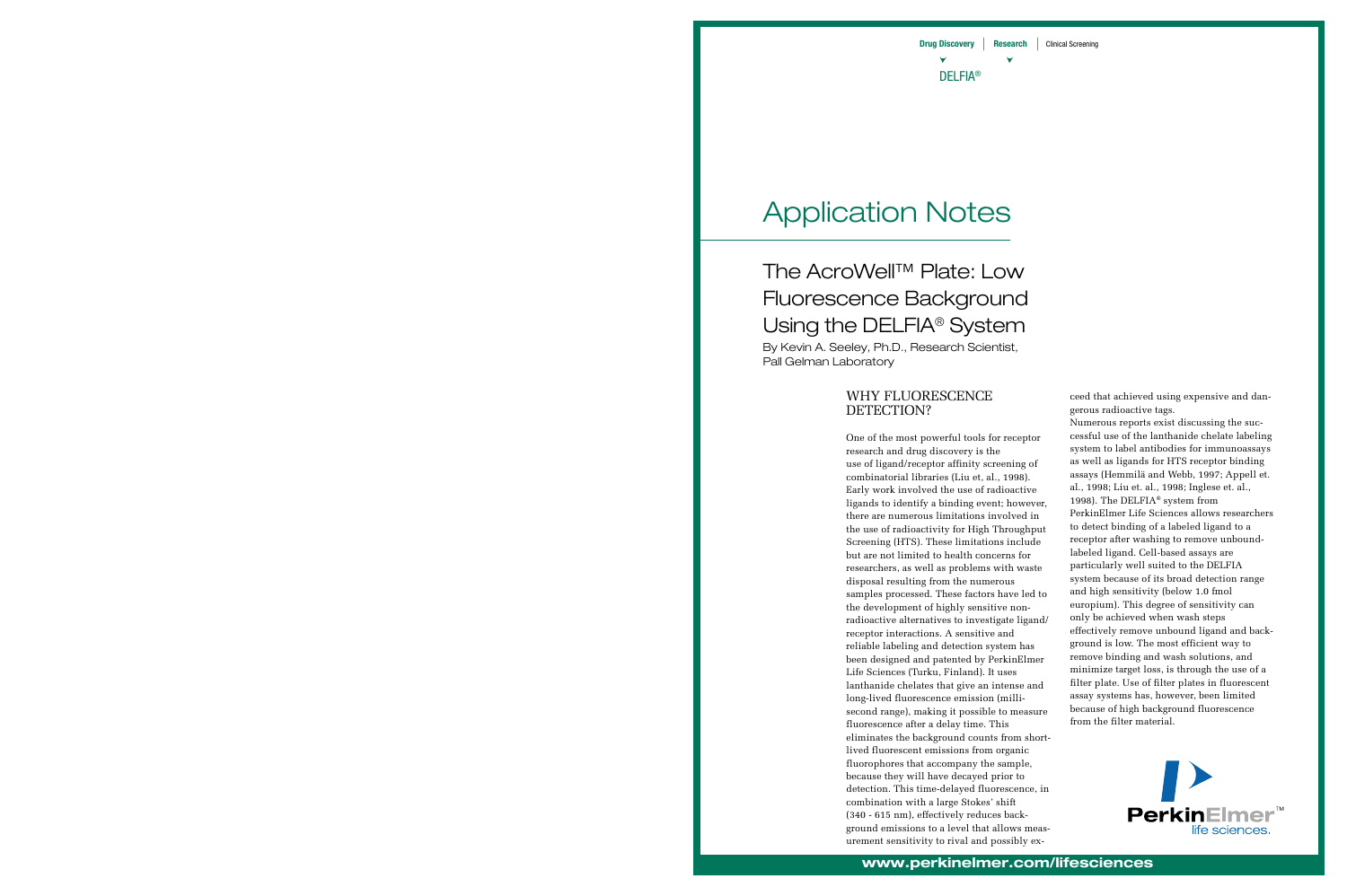*VICTOR ™ multilabel counter using wavelength settings optimized for either Fluorescein (excitation @485 nm, emission @535 nm) or Time Resolved Fluorescence (excitation @340 nm, emission @615 nm). Dry plates were read directly, while wet plates were read after vacuum (10 in. Hg) filtration of 200 µL distilled sterile water. Autofluorescence values for the AcroWell plate with GHP membrane were not significantly higher then values for the plain styrene plates (no filtration membrane).*



*A-CN = 0.45 µm Cellulose Nitrate, A-PVDF = 0.45 µm PVDF, B-PVDF1 = 0.22 µm PVDF with an opaque plate, B-PTFE = 5.0 µm hydrophilic PTFE, B-PVDF2 = 0.22 µm PVDF, C-Nylon = 1.2 µm Nylon, AcroWell Plate with GHP = AcroWell plate with 0.45 µm GHP membrane, Styrene = standard microtiter plate without a filtration membrane.*

# EVALUATION OF THE ACROWELL LOW-FLUORES-CENCE 96-WELL FILTER PLATE

Whole cell, membrane fragment, or beadbased screening assays work best if the solutions can be washed by filtration rather than by the standard flushing of a plate washer. The need for a minimum population of cells as well as the requirement for the highest sensitivity does not lend itself well to further miniaturization or fluorophore proximity systems. Cell-based assays, particularly lowaffinity assays, require high sensitivity and a 96-well filter plate that has a low fluorescence background. AcroWell Filter Plate features:

- Low background fluorescence
- No crosstalk between wells
- No weeping of solution
- Robotic compatibility
- High chemical resistance
- Low non-specific binding

In the past, filter-bottom plates had a number of shortcomings that prevented them from being useful for fluorescent HTS applications. The primary problem was the high fluorescence background of the membrane. Currently-available filter-bottom plates contain membranes such as hydrophilic PVDF (polyvinylidene fluoride) or nylon that give an unacceptably high fluorescent background. A low-fluorescence hydrophilic PTFE (polytetraflouroethylene) containing plate has been available but of limited use because its large pore size (5 µm) allows cells or membrane fragments to pass through the membrane. Low affinity binding is impossible to detect if the plate has high background fluorescence. Problems with currently-available filter plates include:

1. Robotic handling incompatibility or actual jamming in the detector (two piece-part plates are particularly problematic). 2. Loss of detection solution due to weeping

during incubation and detection (leakage

prevents the implementation of full automa-

#### tion).

3. Loss of flow during filtration due to either low bubble point (membrane allows air to pass) or inconsistent seals. This requires either the filling of all wells or the addition of plugs to the well that empties early and relieves the vacuum.

4. Incorporation of materials with limited chemical resistance, high background fluorescence, or which promote non specific binding of labeled compounds (such as styrene or glass-impregnated polypropylene). The AcroWell ™ filter plate with GHP membrane avoids the common filter plate problems described above. In this paper we will describe the primary attributes of the AcroWell plate and report its utility in receptor/ligand binding assays.

## LOW FLUORESCENCE BACKGROUND MEANS GREATER SENSITIVITY

The AcroWell filter plate consists of two parts, a clear polystyrene lid and a chemically resistant/biologically inert polypropylene filter plate assembly. The plate assembly's rigid single-piece construction meets the design recommendations of the Society of Biomolecular Screening (Danbury, CT). The plates are stackable with or without the lid in place, and fit most standard vacuum manifolds. Two membrane layers are sealed to the bottom of each well using a patented process that minimizes well-to-well crosstalk and weeping. The upstream GHP membrane has a nominal pore size of 0.45 µm. The downstream membrane layer is hydrophobic Emflon ® (PTFE) membrane, which protects the GHP membrane and acts as a barrier to flow, allowing longer incubations while the wells are filled with solution.

**Background Fluorescence:** The background fluorescence of the AcroWell ™ and competitor plates was determined. Measurements were made before (dry) and after (wet) filtration of water to determine if any extractables were present that either masked or caused autofluorescence. Some of the competitor PVDF plates did have fluorescent extractables; but even after rinsing, the background was still extremely high with some background emissions consistently above 150,000 counts per second.

Our data show conclusively that the GHP membrane-containing AcroWell plate has a background fluorescence that is many times lower than the nearest competitor (Figure 1). Its fluorescent background emissions are similar to that of a plain styrene 96-well plate without a filter membrane. The extremely low fluorescence background for the AcroWell plate was seen for both time-resolved (left graph, excitation Q340 nm, emission Q615 nm) and fluorescein (right graph, excitation Q485 nm, emission 8535 nm) wavelengths.

**Europium Detection:** The benefit of extremely low background fluorescence is that significantly lower concentrations of fluorescent label can be detected. We verified this by comparing the ability of the AcroWell plate and competitor plates to detect serial dilutions of Wallac 's Europium Standard Solution. The data show that at europium levels above 100 fmol/well the competitor and AcroWell plates perform equivalently. However, at levels below 100 fmol/well, the linearity of the measurements, and thus the ability to accurately detect trace europium, is impaired by the high background emissions of competitor plates (Figure 2).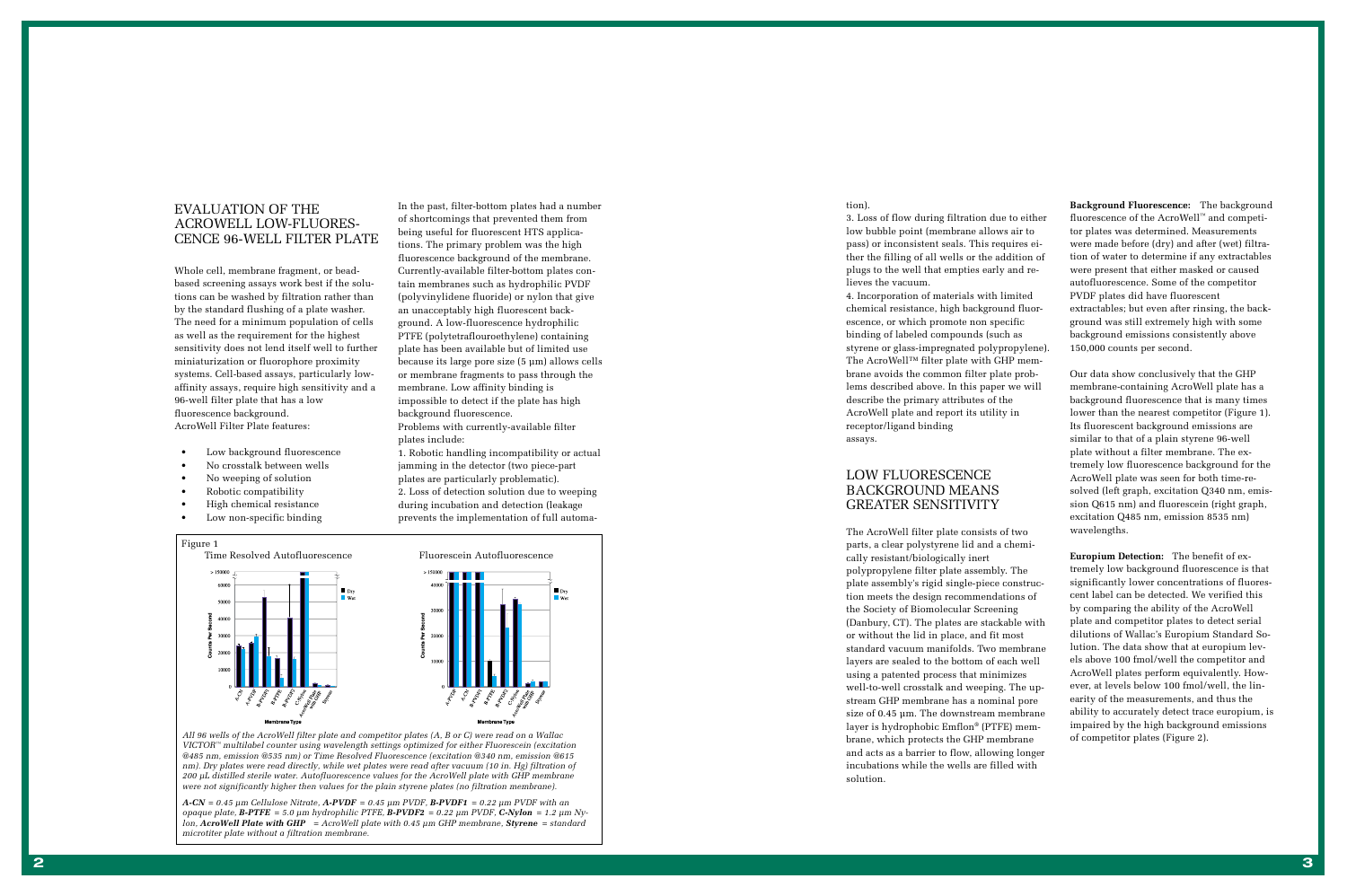*AcroWell Plate with GHP = AcroWell plate with 0.45 µm GHP membrane, B-PVDF2 = 0.22 µm PVDF, A-CN = 0.45 µm Cellulose Nitrate, Styrene = standard microtiter plate without a filtration membrane.*

|                                             | .,<br>ıs                                                              |
|---------------------------------------------|-----------------------------------------------------------------------|
|                                             | A                                                                     |
|                                             | В                                                                     |
|                                             | g                                                                     |
| <b>AcroWell</b><br><b>Plate</b><br>with GHP |                                                                       |
|                                             | D                                                                     |
|                                             | Ξ                                                                     |
|                                             | F                                                                     |
|                                             | G                                                                     |
|                                             | H                                                                     |
|                                             |                                                                       |
|                                             | 5<br>10<br>山<br>$\overline{2}$<br>5<br>4<br>5<br>ij<br>7<br>2<br>12   |
|                                             | $\mathcal{L}_{\mathbf{k}}$                                            |
| B-PVDF2                                     | В                                                                     |
|                                             | ¢                                                                     |
| Legend                                      | IJ                                                                    |
| 10000                                       | Ξ                                                                     |
|                                             | F                                                                     |
| 8600                                        | Ġ                                                                     |
| 7100                                        |                                                                       |
|                                             | H                                                                     |
| 5700                                        | $\overline{2}$<br>3<br>В<br>ő<br>5<br>5<br>10<br>5<br>$+1$<br>12<br>7 |
| 4300                                        | A                                                                     |
| 2900                                        | В                                                                     |
|                                             |                                                                       |
| 1400                                        | ¢,                                                                    |
| $\circ$                                     | Đ                                                                     |
|                                             | Ξ                                                                     |
|                                             | F                                                                     |
| A-CN                                        | ġ                                                                     |
|                                             | il                                                                    |
|                                             |                                                                       |
|                                             | В<br>5<br>z<br>5<br>4<br>5<br>ő<br>7<br>$10 -$<br>$+1$<br>12          |
|                                             | 八                                                                     |
|                                             | В                                                                     |
|                                             | ċ                                                                     |
|                                             | Đ                                                                     |
| <b>Styrene</b>                              | Ξ                                                                     |
|                                             | F                                                                     |
|                                             | ¢,                                                                    |
|                                             | E                                                                     |
|                                             |                                                                       |
|                                             |                                                                       |

#### Table 1

Signal-to-Noise Ratios of Dilute Europium Samples 1

Plate Type



|                  |                                | Plate Type |               |      |       |  |  |
|------------------|--------------------------------|------------|---------------|------|-------|--|--|
| EuropiumAcroWell |                                |            |               |      |       |  |  |
|                  | (fmol/well) <sup>2</sup> Plate |            | <b>B-PVDF</b> | A-CN | Styre |  |  |
|                  | 13                             | 53:1       | 8:1           | 6:1  | 60:1  |  |  |
|                  | 6                              | 27:1       | 4:1           | 3:1  | 30:1  |  |  |
|                  | 3                              | 14:1       | 3:1           | 2:1  | 16:1  |  |  |
|                  | 2                              | 8:1        | 2:1           | 1:1  | 10:1  |  |  |
|                  | 1                              | 5:1        | 1:1           | 1:1  | 5:1   |  |  |
|                  |                                |            |               |      |       |  |  |

1. Signal-to-noise ratios were calculated from the measurements illustrated in Figure 2 by dividing the total activity at each Europium concentration by the fluorescence background activity of the respective plates.

2. Based on the assumption that when using the DELFIA system, each labeled antibody has an average of 10 europium conjugates bound, detection of 1.0 fmol of europium should be equivalent to the detection of 0.1 fmol of labeled antibody.

However, even at levels below 10 fmol, the AcroWell plate is capable of quantitatively detecting the europium fluorescence emissions. This data is consistent with the background fluorescence data (Figure 1); the AcroWell plate has the same background and sensitivity characteristics as the plain styrene plate. The AcroWell plate and plain styrene plates allow reliable detection of as little as 1.5 fmol of europium standard while the competitor plates can only detect europium concentrations greater than 12 fmol because of their high background fluorescence.

An equally important factor in low level fluorescence detection is the signal-to-noise ratio. At signal-to-noise ratios below 5:1 it is difficult to be sure that the measurement is a real signal above background. The AcroWell plate and styrene plate do not have a signalto-noise ratio below 5:1 until europium levels are below 1 fmol/well (Table 1). Competitor filter plate signal-to-noise ratios drop below 5:1 at europium levels below 13 fmol/ well.

**Crosstalk Minimization:** A 96-well filterbottom plate also needs to be able to filter and incubate solutions while preventing cross contamination. The AcroWell plate uses a patented sealing technology that eliminates both well-to-well crosstalk (a result of lateral flow of solution between wells) and weeping of solution through the membrane due to capillary action or gravity. A hydrophobic Emflon ® membrane is welded together with the GHP membrane to the bottom of each well. The hydrophobic Emflon membrane layer contains small holes in the center of each well which allow the fluid to pass only when vacuum is applied. These holes are small enough to prevent solution loss during incubation and detection. At incubations up to 24 hours (Figure 3), no solution was lost.

Absence of crosstalk was confirmed by loading alternating wells with either Enhancement Solution alone or Enhancement Solution containing approximately 10 fmol europium. The plates were then incubated for 24 hours at room temperature. Average counts for AcroWell plates (n=4) for wells containing europium were  $95,000 \pm 16,000$  CPS (counts per second); adjacent wells without added europium had 2400 ± 880 CPS. These data indicate that no lateral flow (crosstalk)

*The Acrowell and a competitor PVDF plate were read using Wallac VICTOR ™ multilabel counter after the addition of Europium Standard Solution*

*(10 fmol per well) to every other well creating a checkerboard pattern. Blank wells contain only Enhancement Solution. The graphic image above was taken directly from the VIC-TOR software window showing the false color image over a linear range of 0 to 10.000 CPS.*



Average counts for the competitor plate (n=2 plates) for wells containing europium were 67,000 + 8,400 CPS; adjacent wells without added europium had 27,000 ± 5100 CPS. Signal-to-noise ratios at 10 fmol europium were 40:1 for the AcroWell™ plate and 2.5:1 for the competitor plate. This poor signal-to-noise ratio prevents us from conclusively determining whether crosstalk occurred in the competitor plate. During incubation, it was also observed that a number of wells in competitor plates leaked (weeped) solution out of the wells, potentially skewing the data. The image taken from the program for the AcroWell and competitor PVDF plates illustrates the problem in discriminating signal from noise when the background is high (Figure 3).



*Serial dilutions of Wallac 's 1.0 nmol/L Europium Standard Solution was read in AcroWell and competitor plates using a VICTOR ™ multilabel counter. A master mix containing a stepwise dilution series beginning at 200 fmol/ well and ending at 0.4 fmol/well was placed in duplicate in rows B and C of each plate. The graphic image on the right was taken directly from the VICTOR ™ software window showing the false color image over a linear range of 0 to 10,000 CPS. The sequence of captured images is AcroWell Plate with GHP, B-PVDF2, A-CN, and Styrene from top to bottom respectively.*

*The graph shows the normalized data for the respective plates. The AcroWell plates and plain styrene plates can reliably detect to 1.5 fmol of europium standard while the competitor plates can only distinguish europium concentrations above 12 fmol because of high background fluorescence.*

of europium occurred (Figure 3) because the background fluorescence of the Enhancement Solution is typically 2000 to 3000 CPS when detected in either plain styrene or the AcroWell plate.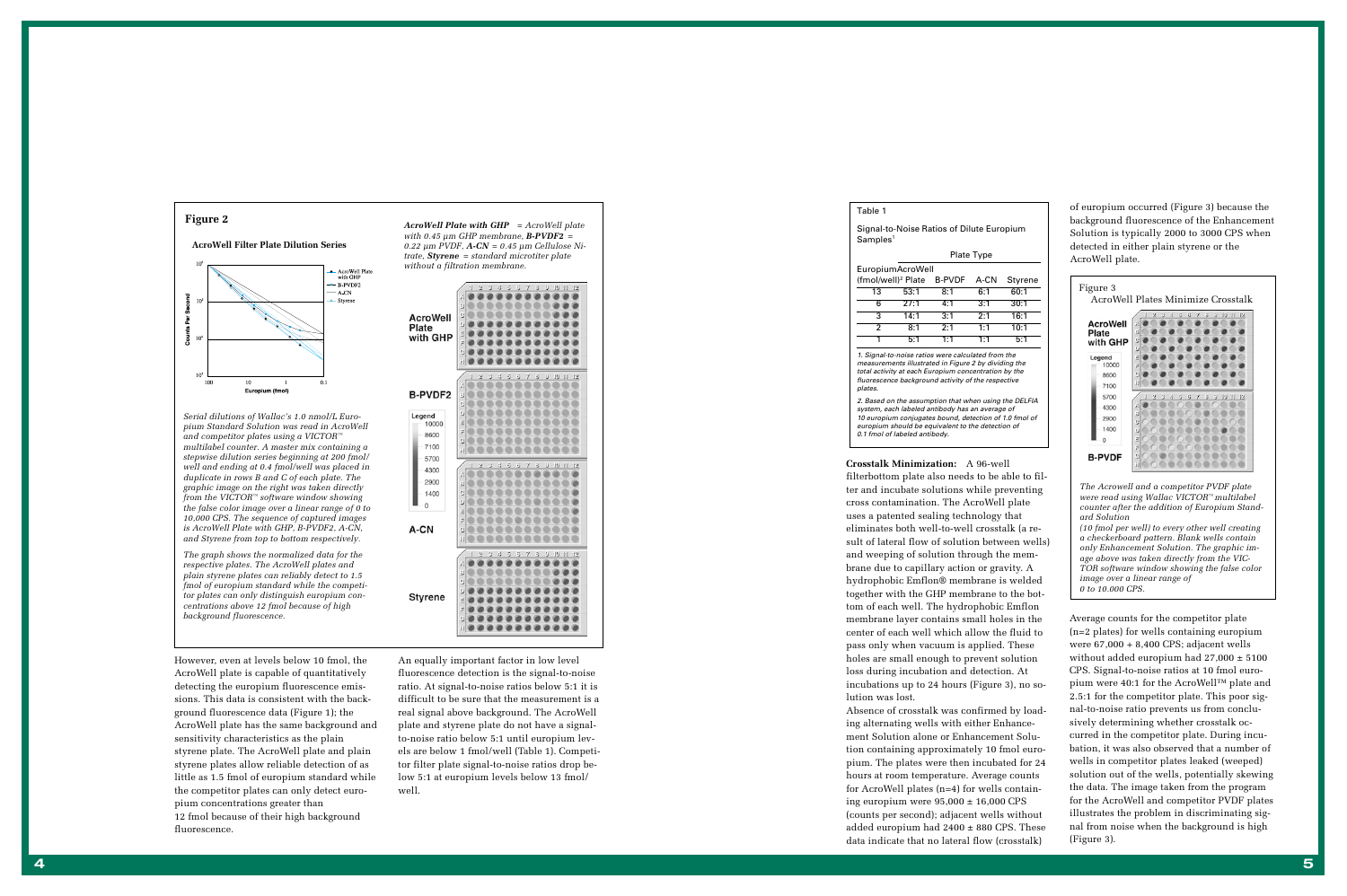# DELFIA ® ASSAYS USING THE ACROWELL FILTER PLATE

The utility of a low fluorescence filter plate is best demonstrated by measuring a receptor/ ligand interaction and verifying that the same sensitivity is seen with the AcroWell plate as with the plain styrene plate. When filtration is not used, as with the plain styrene plate, receptor/ligand binding occurs in the wells and unbound label is removed by washing with a plate washer. Plate washing only works effectively if the cells, beads, or membranes are tightly bound to the plate being washed. Even if the target is not washed away by the plate washer, inconsistent removal of unbound label can give false positive results. Using the AcroWell plate, targets are retained on the 0.45 µm filtration membrane and easily washed. A low fluorescence filter plate allows immediate detection within the plate, eliminating the requirement to transfer the samples to a plain styrene plate.



*Europium-labeled ligand was bound to a target receptor found in lysed cellular membrane fragments (specific receptor and ligand identities are currently confidential). Three independent readings for each data point were made on AcroWell plates. Increasing concentrations of labeled ligand were added to determine signal to noise at saturation in three solutions, each containing the indicated concentration of polyethylene glycol (PEG). The total binding activity (blue) approached saturation at 1.5 nM Eu-ligand while the non-specific binding (red) and background plate fluorescence (yellow) remained extremely low. Signal-to-noise ratios were calculated as total binding/ nonspecific binding and plotted for all three PEG concentrations in the lower right corner.*

A high-throughput researcher performed a binding assay using a previously characterized receptor/ligand binding system that was developed in the absence of filtration. (The identity of the receptor/ligand system has been withheld at the request of the researcher.) During this research, several key questions needed to be addressed to determine the utility of the AcroWell plate for receptor/ligand binding assays:

1. Does the AcroWell plate have a uniform low fluorescence background in all 96 wells under binding assay conditions?

2. Can saturation binding be measured in a standard binding assay performed at low signal strengths?

3. Is the signal-to-noise ratio at low signal strengths adequate to identify a positive "hit"?

4. Is it possible to measure competitive inhibition of ligand binding without interference from high background fluorescence?

**Receptor/Ligand Binding Assays:** A binding assay was set up using targets embedded in cell membrane fragments. Three concentrations of polyethylene glycol (PEG) were added to the assay buffer and, following the binding of europium labeled ligand, the samples were washed thoroughly. Increasing concentrations of labeled ligand were added from 0 to 24 nM. Saturation was achieved at 1.5 nM and the data at higher concentrations are not shown (Figure 4). Filtration was performed at 1000 x g using a low-speed centrifuge with a rotor designed for 96-well plates. Subsequent ligand binding assays have been performed using vacuum (10 in. Hg) with similar results (data not shown).

Signal uniformity was confirmed by adding a constant quantity of target and ligand across the plate during binding assays. Under these conditions, the AcroWell plate exhibited a well-to-well variation of less than 10%. Overall, the data demonstrate tight standard errors and saturation binding kinetics curves

similar to those seen previously using a plain styrene plate for detection (data not shown).

Using AcroWell plates, the signal-to-noise ratio was 7:1 at 1.5 nM labeled ligand. This signal-to-noise ratio was achieved at a fluorescent count of around 18,000 CPS using a VICTOR ™ multilabel counter. It is important to note that following filtration washes and addition of Enhancement Solution, competitor plates produce background fluorescence counts near 15,000 CPS while the AcroWell plate background fluorescence remains below 2500 CPS. Therefore, under these typical assay conditions a competitor plate would only give a 1:1 signal-to-noise ratio, making detection of positive hits unlikely. In contrast, the use of the AcroWell plate allows researchers to easily detect new drug candidates.

**Competitive Inhibition:** When a new drug lead is detected it is always important to verify that the positive hit is actually binding to the target and not to some other receptor or non-specific binding activity. Because the AcroWell plate is made of inert polypropylene it is unlikely that the plate itself will bind labeled ligands. To eliminate the contribution of other non-specific interactions, a second assay must be performed. The most effective way to verify target-binding specificity is to set up an assay series at ligand concentrations well below saturation and add increasing concentrations of a second molecule that is known to compete for binding to the specific target receptor. In order to accurately measure competitor inhibition, it is critical that filter plate background fluorescence does not mask the Europium signal as signal strength declines. A low affinity binding assay was set up using

labeled ligand concentration of 0.2 nM and 3% PEG, increasing concentrations of inhibitor (ligand analog) were added to the assay mixture and allowed to interact. Following washes and the addition of Enhancement Solution, the assays were counted directly in the AcroWell plate. The resulting data indi-

*Europium-labeled ligand was bound to the same target receptors as in Figure 4 at a ligand concentration of 0.2 nM Eu-ligand. Increasing concentrations of a ligand analog were added to separate wells and each data point was assayed as before in triplicate directly in the AcroWell™ plate.*